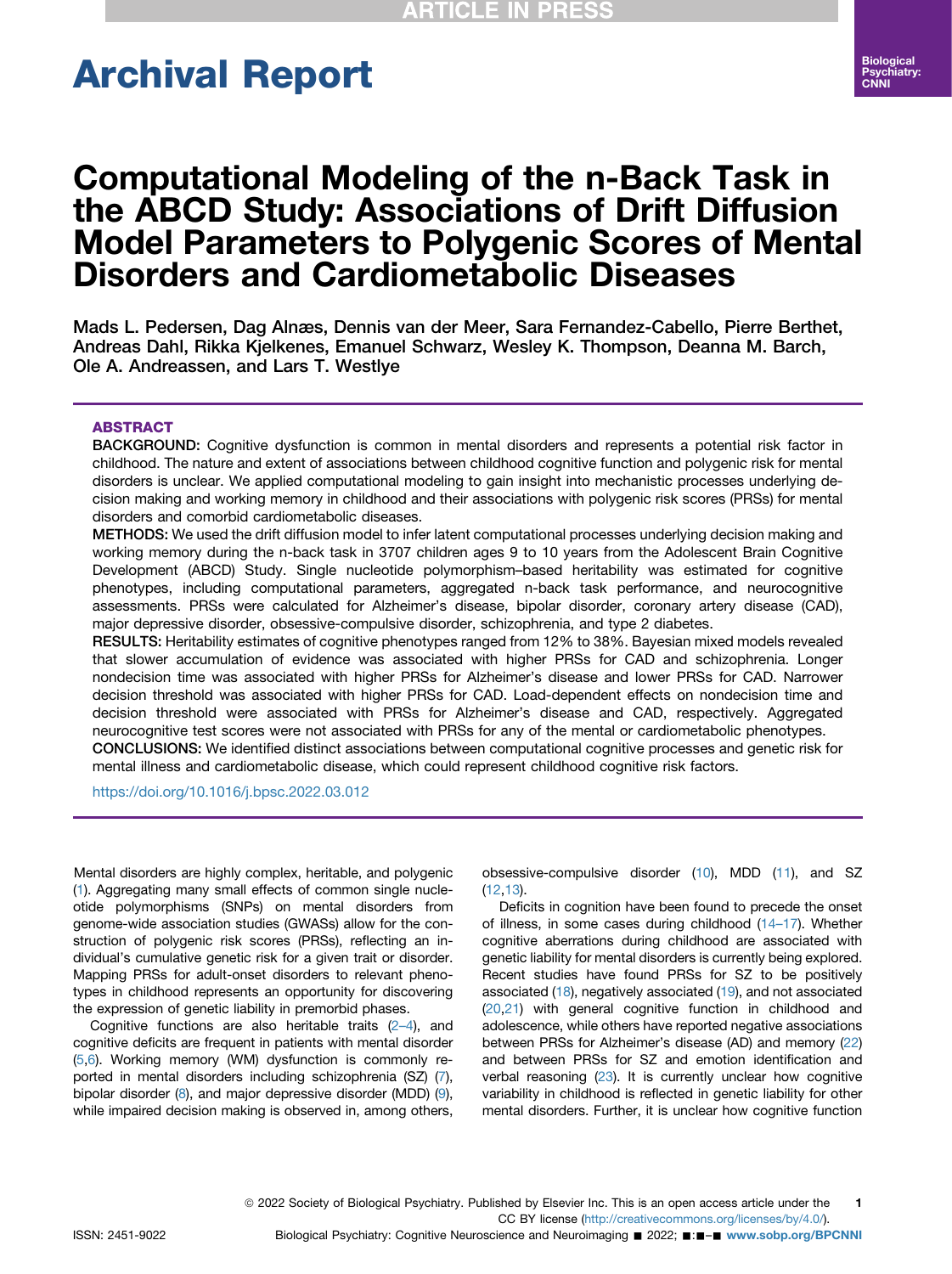## **RTICLE IN PR**

#### Mapping Childhood Cognition to Polygenic Risk

relates to polygenic risk for cardiometabolic disease, which, partly owing to shared genetic risk ([24](#page-8-17)), is highly comorbid with mental disorders [\(25,](#page-8-18)[26](#page-8-19)) and, together with mental illness, is one of the largest causes of disability, morbidity, and mortality worldwide ([27](#page-8-20)[,28\)](#page-8-21). Further, cardiometabolic diseases have previously been linked to cognitive aberration (29–[31\)](#page-8-22). Taken together, an improved understanding of cognitive deficits during childhood for mental and cardiometabolic diseases with adult onset could give insight into the mapping between cognition and mental and cardiometabolic disease risk.

Cognitive abilities are often inferred from observed behavior such as task accuracy or response time. Although identifying associations between mental disorders and observed behavior can have predictive value, measures of task accuracy and response time are inherently agnostic about their computational origins. For example, poor accuracy could result from impulsive decision making or from a low signal-to-noise ratio in information accumulation. Computational approaches, in contrast, allow for model-based delineations of latent cognitive processes [\(32\)](#page-8-23) and have provided insight into the computational cognitive processes underlying aberrant learning and decision making in clinical groups (33–[36\)](#page-8-24). Further, individuallevel parameters from computational models have been shown to be more sensitive to diagnosis ([37](#page-8-25)) and clinical outcome ([38](#page-8-26)) than task accuracy and response time.

Thus, computational modeling could aid in identifying mechanistic cognitive processes associated with genetic liability for mental disorders. To this end, we took a computational psychiatry [\(39\)](#page-8-27) approach to map associations between latent cognitive processes and PRSs for mental disorders. We applied the drift diffusion model (DDM) ([40](#page-8-28)) to performance on the n-back task, a decision-making task probing WM capacity, from 3707 children ages 9 to 10 years in the Adolescent Brain Cognitive Development (ABCD) Study (41–[44\)](#page-8-29) baseline sample. DDM analysis allowed us to estimate individual computational parameters during 2 load conditions (0-back and 2-back), including evidence accumulation, speed-accuracy tradeoff, response bias, and time spent on motor and perceptual processes. PRSs were calculated for AD [\(45](#page-9-0)), bipolar disorder ([46](#page-9-1)), MDD ([47](#page-9-2)), obsessive-compulsive disorder ([48](#page-9-3)), and SZ ([49](#page-9-4)). In addition, we calculated PRSs for coronary artery disease (CAD) [\(50](#page-9-5)) and type 2 diabetes ([51](#page-9-6)).

We used genome-wide complex trait analysis [\(52](#page-9-7)) to assess whether DDM parameters represent heritable traits. Next, we tested for associations between DDM parameters and PRSs using Bayesian linear multilevel models, which allowed us to describe uncertainty in estimates. To provide a comparison to DDM parameters, we also tested for associations with response time and task accuracy, as well as aggregated neuropsychological scores as a proxy for general cognitive ability.

#### METHODS AND MATERIALS

#### **Participants**

The total sample consists of 11,875 children ages 9 to 10 years. We analyzed data made available through the curated data release 2.0.1 [\(DOI:10.15154/1504041\)](https://nda.nih.gov/study.html?id=721). Informed written consent for children and parents was obtained from parents, and child participants separately completed a written assent.

#### n-Back Task

The emotional n-back task ([53](#page-9-8)[,54](#page-9-9)) consisted of 160 trials divided into 2 runs. The task was performed in the scanner while collecting functional magnetic resonance imaging data. Each run consisted of 8 blocks, each with 10 trials. For each trial, the objective was to decide whether the current stimulus matched a target stimulus [\(Figure 1A](#page-2-0)). In the 0-back condition, the target stimulus was presented before the first trial in each block, and the participants were asked to decide whether the current stimulus matched the target stimulus. In the 2-back condition, participants responded whether the stimulus on the current trial matched the stimulus presented 2 trials back. The stimulus and target matched in 20% of the trials. For the remaining trials, the stimulus did not match the target, and the stimulus on the current trial either had (lure, 25% of trials) or had not (nonlure, 55%) been presented earlier in the block.

Stimulus category (house and happy, fearful, or neutral faces) varied across blocks but was not incorporated into these analyses, because it would result in too many parameters for reliable subject-level estimates. Information regarding the condition (and, for the 0-back condition, the target stimulus) was presented for 2500 ms at the start of each block. The stimulus was preceded by a plus sign presented for 1000 ms. The stimulus and the stimulus-response mapping were presented for 2000 ms.

The analysis included data from participants with recorded response on at least 50 of the total 160 trials to ensure reliable measures of performance. A total of 8077 participants fulfilled this criterion. Data on one or more variables of interest were missing from 248 participants ([Table S1](#page-9-10)), for which data were imputed using the R package "mice" [\(55\)](#page-9-11). Participants with a task accuracy below 60% ( $n = 468$ ) were excluded, resulting in a sample of 7609 participants, which were included in the heritability analysis. Next, because the PRSs were derived from samples of European ancestry, we excluded participants of non-European origin, which included 3707 participants.

#### Drift Diffusion Model

We analyzed trial-by-trial choice and response time data on the n-back task with the DDM, a cognitive process model that describes two-alternative forced choice decision making as a noisy accumulation-to-bound process ([Figure 1B](#page-2-0)). The DDM provides good fits to observed choice and response time distributions ([56\)](#page-9-12). The accumulation-to-bound processes proposed by sequential sampling models, including the DDM, have been shown to correlate with neural firing patterns during decision making in primates, suggesting that the model captures neural implementations of decision making, providing a link between behavior and neural activity ([57](#page-9-13)).

The DDM has 4 main parameters. Drift rate (v) reflects the rate of evidence accumulation, where stronger drift rate leads to faster and more accurate decisions, due to less impact of noise. Decision threshold (a) captures the speed-accuracy tradeoff, where wider decision thresholds require more evidence to be accumulated to reach a decision. This will lead to slower, but more accurate, decisions. The starting point bias parameter (z) captures the starting point of the accumulation process. Finally, nondecision time (ndt) captures the time spent on encoding the stimulus and motor response, where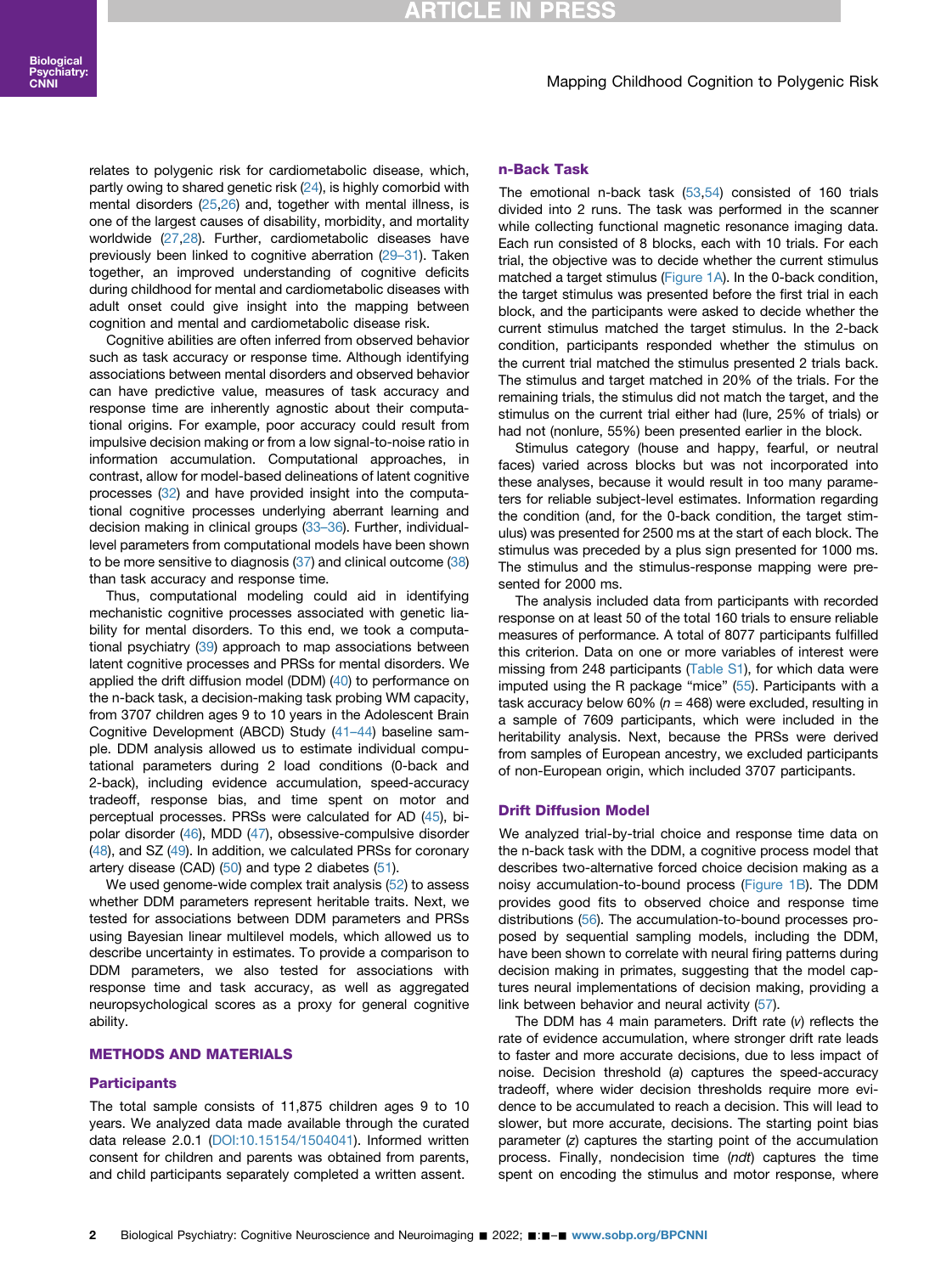## **RTICLE IN PR**

## Mapping Childhood Cognition to Polygenic Risk

<span id="page-2-0"></span>

Figure 1. (A) Emotional n-back task. During the 0-back condition (top), participants were instructed to decide whether a stimulus matched the target stimulus presented at the start of each block. During the 2-back condition (bottom), participants were instructed to decide whether the currently presented stimulus matched the stimulus presented 2 trials back. (B) Illustration of the drift diffusion model applied to the n-back task. The model assumes that decision makers accumulate evidence until reaching a threshold to decide whether the current stimulus is a target (upper bound) or nontarget (lower bound). Illustrated here are 3 simulated decisions, one for each stimulus type (lure, nonlure, and target). The rate and direction at which evidence is accumulated depends on the drift rate. Here, sample paths were simulated with a drift rate of -2.5 (lure), -2.3 (nonlure), and +3.05 (target). ISI, interstimulus interval; NDT, nondecision time. Figure adapted with permission from ([42](#page-8-30)).

shorter nondecision time reflects that less time is spent on stimulus encoding and motor response. The parameters of the DDM can be estimated using the Wiener first passage time likelihood function [\(58](#page-9-14)) and thus allows inference on how parameters vary between groups, individuals, and task manipulations.

n-Back DDM. For the n-back task, we assumed that participants could be biased toward responding target or nontarget, and therefore we coded upper bound responses as target responses and lower bound responses as nontarget ([Figure 1B\)](#page-2-0). We allowed the rate of evidence accumulation to differ across stimulus type and thus estimated separate drift rates for target, lure, and nonlure stimuli. Further, to capture effects of load, we estimated all parameters separately for the 0-back and 2-back conditions. In total, 12 parameters were estimated per subject in a mixed model using the Wiener first passage time distribution to calculate the likelihood of the response times of choices (x),

$$
RT(x) \sim Wiener(a_{s,c}, ndt_{s,c}, z_{s,c}, v_{s,c,stim}),
$$

where  $a =$  decision threshold,  $c =$  condition (0-back or 2-back),  $ndt$  = nondecision time,  $RT$  = response time,  $s$  = subject, stim = stimulus (target, lure, nonlure),  $v =$  drift rate,  $x =$  choice (target or nontarget), and  $z =$  starting point bias. In addition, we estimated group-level variability parameters for nondecision time.

To reduce the number of variables, we computed overall scores for each of the 4 cognitive processes from the 12 estimated parameters, i.e., an average individual value for decision threshold, nondecision time, drift rate, and starting point bias across conditions and stimuli. We further calculated load effects for each parameter by subtracting estimates for the 0-back from the 2-back condition.

[Figure 2A](#page-3-0) and [B](#page-3-0) shows that the model fit was good and that predicted choice, response time, and response time

distributions ([Figure S1](#page-9-10)) across conditions closely matched the observed data. Briefly, [Figure 2C](#page-3-0) shows that reduced accuracy and slower response times in the 2-back condition compared with the 0-back condition were reflected as lower drift rate in the 2-back condition, with the strongest effect for lures, likely reflecting a higher propensity to mistake lures for targets. Participants were more biased toward responding target in the 2-back condition, reflected in an increased starting point bias toward the target boundary. Finally, participants increased the decision threshold in the 2-back condition compared with the 0-back condition, which counteracts the effect of higher difficulty on accuracy but also leads to slower responses.

#### NIH Toolbox

Participants completed the NIH Toolbox ([http://www.](http://www.nihtoolbox.org) [nihtoolbox.org\)](http://www.nihtoolbox.org), a computerized test battery composed of 7 tasks spanning executive function, WM, episodic memory, attention, processing speed, and language ([59\)](#page-9-15). We performed principal component analysis on uncorrected scores from all 7 tasks and included the first component in analyses as a measure of general cognitive ability. See [\(60\)](#page-9-16) for more details.

[Figures S2](#page-9-10) and [S3](#page-9-10) show the distribution and scatter plots of the included variables across participants.

#### Statistical Analysis

**Drift Diffusion Model.** We used the python package HDDM ([61\)](#page-9-17) to model choice and response time data from the nback task with Bayesian hierarchical estimation. Because running all subjects in a single model would be too time consuming, we randomly assigned subjects to one of 40 groups and ran Bayesian hierarchical models for each of these 40 groups.

Three chains, each with 2000 samples, were estimated for each group. The first 1000 samples were discarded as burn-in to allow the sampling process to identify the region of bestfitting values in the parameter space. The models were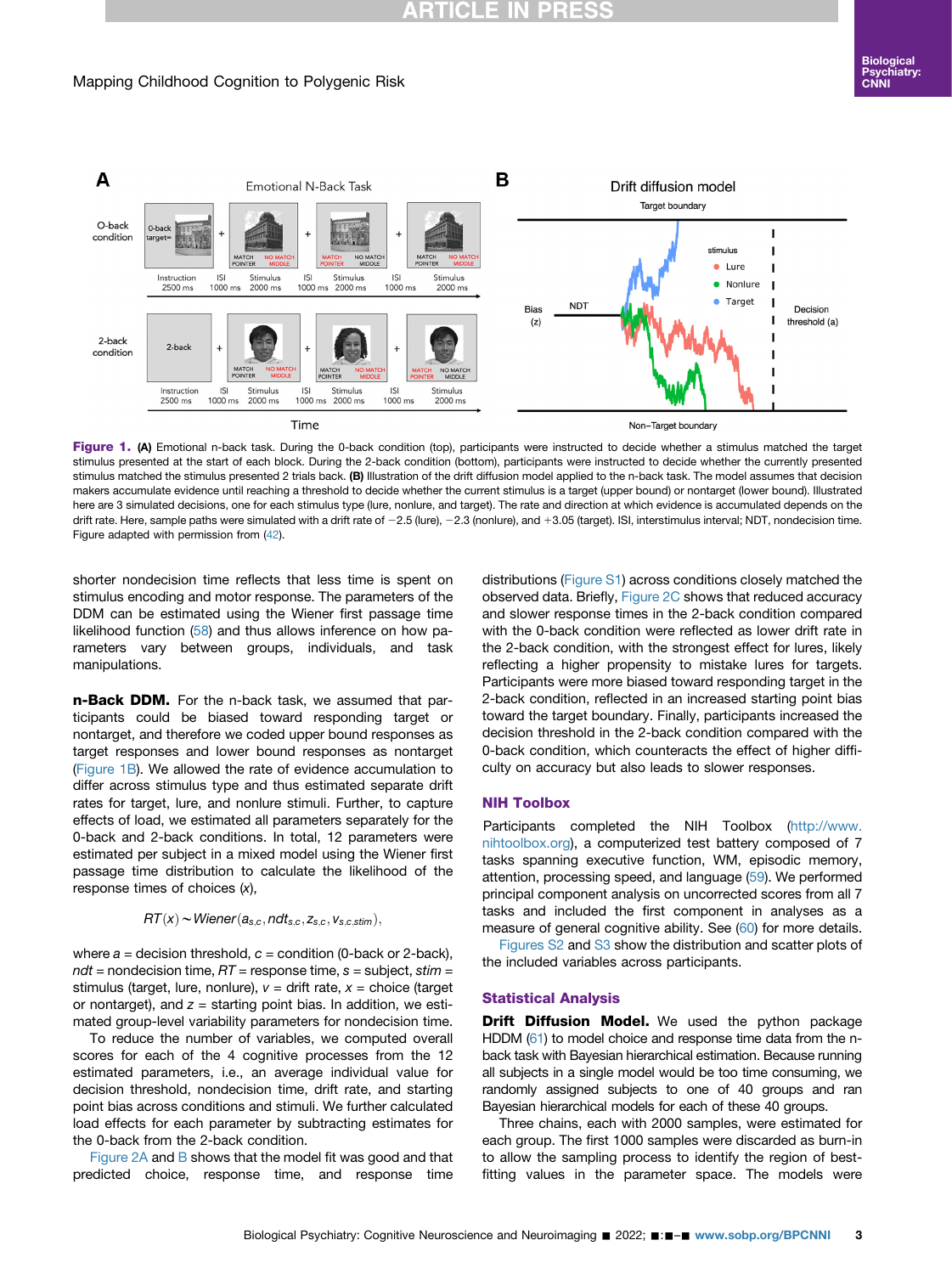#### **ARTICLE IN PR** ESS

#### Mapping Childhood Cognition to Polygenic Risk

<span id="page-3-0"></span>

Figure 2. Model fit and group parameter estimates. (A, B) Observed (green) and predicted (orange) mean and standard deviation accuracy (A) and response time (RT) (B) across condition (0-back and 2-back) and stimuli (lure, nonlure, target). The model slightly overpredicted accuracy for target responses, while accuracy for nonlures was slightly underpredicted. The model shows a good prediction of the RT distribution but slightly overpredicts mean RT for targets in the 2-back condition. (C) Mean estimated parameters and their 95% highest-density interval across 0-back (red) and 2-back (blue) conditions and, for drift rate, stimuli (lure, nonlure, target). Positive (negative) drift rate values indicate that evidence is accumulated toward responding target (nontarget).

estimated to be reliable, meaning that rerunning the models yielded similar parameter estimates. This was measured with the Gelman-Rubin statistic [\(62](#page-9-18)), which was below 1.1 for all group and subject parameters, indicating convergence. Scripts for HDDM analyses can be found at [https://osf.io/ubezy/.](https://osf.io/ubezy/)

Genetic Data. Genotyping on saliva samples collected at the baseline visit was performed using the Smokescreen array,

consisting of 646,247 genetic variants. Following [\(63\)](#page-9-19), we removed genetic variants that were not called in at least 95% of the sample and individuals with more than 20% missing data. Variant imputation was performed on 517,724 SNPs and 10,659 participants with the Michigan Imputation Server using the hrc.r1.1.2016 reference panel, Eagle v.2.3 phasing, and multiethnic imputation process. PLINK ([64\)](#page-9-20) was used to convert dosage files to plink files, using a best guess threshold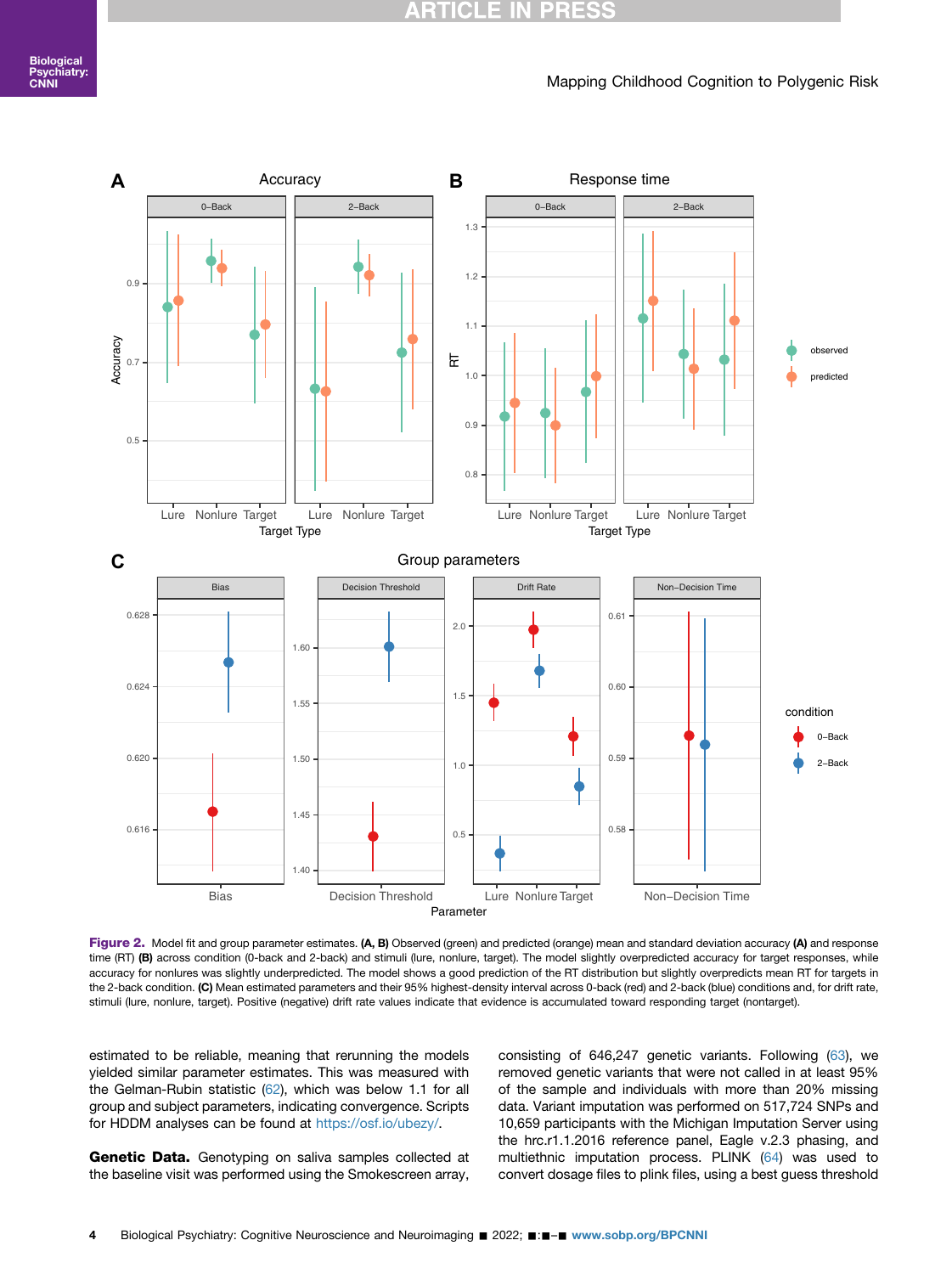## **RTICLE IN PRESS**

of 0.9 for each locus. Further, PLINK was used for postimputation quality control, filtering out variants with an imputation INFO score below 0.5, a minor allele frequency below 0.001, failing Hardy-Weinberg equilibrium at  $p = 1 \times 10^{-9}$ , and missingness above 5%, as well as individuals missing more than 10% of variants. After these steps, 14,754,215 SNPs and 10,660 individuals remained.

Heritability. We used the GCTA-GREML analysis ([54](#page-9-9)[,65,](#page-9-21)[66](#page-9-22)) in genome-wide complex trait analysis [\(52\)](#page-9-7) to simultaneously estimate SNP-based and pedigree-based heritability of DDM parameters, response time, accuracy, and NIH Toolbox scores using a relatedness threshold of 0.05 and 20 ancestry components of the genetic relationship matrix as covariates. Here, we report SNP-based heritability.

**Polygenic Risk Scores.** Using PRSice v.2 [\(67\)](#page-9-23), we calculated PRSs for AD ([45\)](#page-9-0), bipolar disorder ([46\)](#page-9-1), CAD [\(50\)](#page-9-5), MDD  $(47)$  $(47)$  $(47)$ , obsessive-compulsive disorder  $(48)$  $(48)$  $(48)$ , SZ  $(49)$  $(49)$  $(49)$ , and type 2 diabetes [\(51\)](#page-9-6). We processed the GWAS summary statistics using a standardized pipeline [\(https://github.com/precimed/](https://github.com/precimed/python_convert) [python\\_convert](https://github.com/precimed/python_convert)) and ran PRSice using default settings. We performed principal component analysis on PRSs across all p thresholds and used the first component of this analysis to associate to cognitive phenotypes.

Bayesian Linear Multilevel Models. We tested for associations between cognitive phenotypes (computational parameters, mean response time and accuracy from the n-back task, WM load effects for computational parameters, response time and accuracy, and the first principal component calculated from the NIH Toolbox) and PRSs with Bayesian linear multilevel models using brms ([68](#page-9-24)) built on top of Stan ([69](#page-9-25)). Models were run for all combinations of cognitive phenotypes and PRSs. Further, we tested the effect of load by computing the difference between parameter estimates (and response time and accuracy) between the 2-back and 0-back conditions. All models included sex and age as fixed effects and scanning site, family (siblings and twins), and model group (40 pools of subjects used for DDM analysis) as random effects:

cognitive phenotype  $\sim PRS + age + sex + (1| site) + (1| family)$  $+(1|$  model group)

Models also included 10 genetic ancestry principal components and genetic batch as covariates. Priors strongly centered around 0 (mean =  $0$ , SD =  $0.5$ ) were used for all coefficients to reduce the likelihood of false positives. All variables were standardized prior to analysis. To assess whether measures of socioeconomic status influenced the association of cognitive phenotypes and polygenic risk, we ran additional models including family income, marital status, and highest education of caregivers as covariates. Scripts for Bayesian linear multilevel model analyses can be found at [https://osf.io/](https://osf.io/ubezy/) [ubezy/.](https://osf.io/ubezy/)

Statistical Inference. We describe the effect size of predictors as the mean and 95% highest-density interval of posterior distributions ([70](#page-9-26)).

## RESULTS

#### SNP-Based Heritability

Individual differences in DDM parameters showed moderate SNP heritability (decision threshold:  $h^2 = 0.15$ , SE = 0.05; nondecision time:  $h^2 = 0.19$ , SE = 0.05; drift rate:  $h^2 = 0.23$ , SE = 0.05; bias:  $h^2$  = 0.12, SE = 0.06). Similar results were found for response time ( $h^2$  = 0.16, SE = 0.05) and accuracy  $(h^2 = 0.21, SE = 0.05)$ , while heritability of the first principal component from the NIH Toolbox was estimated to be  $h^2$  =  $0.38$  (SE = 0.05).

### Associations Between Cognitive Phenotypes and PRSs

[Figure 3](#page-5-0) and [Table 1](#page-6-0) summarize results from the Bayesian linear multilevel models estimating the association between cognitive phenotypes and PRSs for mental illness and cardiometabolic disease. [Figure S4](#page-9-10) shows the strong overlap between posterior distributions for models that included family income, marital status, and highest education of caregivers as covariates. Further, [Figure S5](#page-9-10) shows the estimated interaction of all combinations of polygenic risk for mental illness and cardiometabolic disease on cognitive phenotypes. Finally, [Figure S6](#page-9-10) shows the association of cognitive phenotypes from the n-back task for each condition and contrasted for stimulus type.

Higher PRSs for AD were associated with slower responses (beta =  $0.05$ ,  $95\%$  highest-density interval =  $[0.01$  to  $0.08]$ ), reflected in longer nondecision time (0.04 [0.01 to 0.07]).

Higher PRSs for CAD were associated with lower accuracy  $(-0.04$   $[-0.08$  to  $-0.01]$ ) and faster responses (-0.05 [-0.08 to  $-0.01$ ]), reflected in lower drift rates  $(-0.05$   $[-0.08]$ to  $-0.01$ ]) and faster nondecision times  $(-0.07$   $[-0.1]$ to  $-0.03$ ]).

Higher PRSs for SZ were also associated with lower task accuracy  $(-0.04 [-0.07 \text{ to } -0.01])$ , reflected in lower drift rates  $(-0.04$  [-0.08 to -0.01]).

WM contrasts, captured as the difference between 2-back and 0-back conditions in the n-back task, were found to be negatively associated with PRSs for AD  $(-0.04$   $[-0.07]$ to  $-0.003$ ]) on nondecision time and with PRSs for CAD on decision thresholds  $(-0.04 [-0.08 \text{ to } -0.003])$ .

None of the polygenic scores were associated with the first principal component from the NIH Toolbox ([Table 1\)](#page-6-0).

## **DISCUSSION**

Cognitive impairments are frequently observed in patients with mental disorders and often precede the emergence of clinical symptoms [\(71\)](#page-9-27). While not included among the diagnostic criteria, mapping specific cognitive functions to PRSs for mental illness in children could provide new knowledge on the cognitive architecture of psychopathology.

We used computational modeling to identify and associate latent variables of decision making and WM in 3707 children to PRSs for mental illness and cardiometabolic disease. Individual variation in computational parameters were reflected in genetic variability, suggesting that the parameters represent heritable phenotypes. We found small but robust associations between DDM parameters and PRSs for mental illness and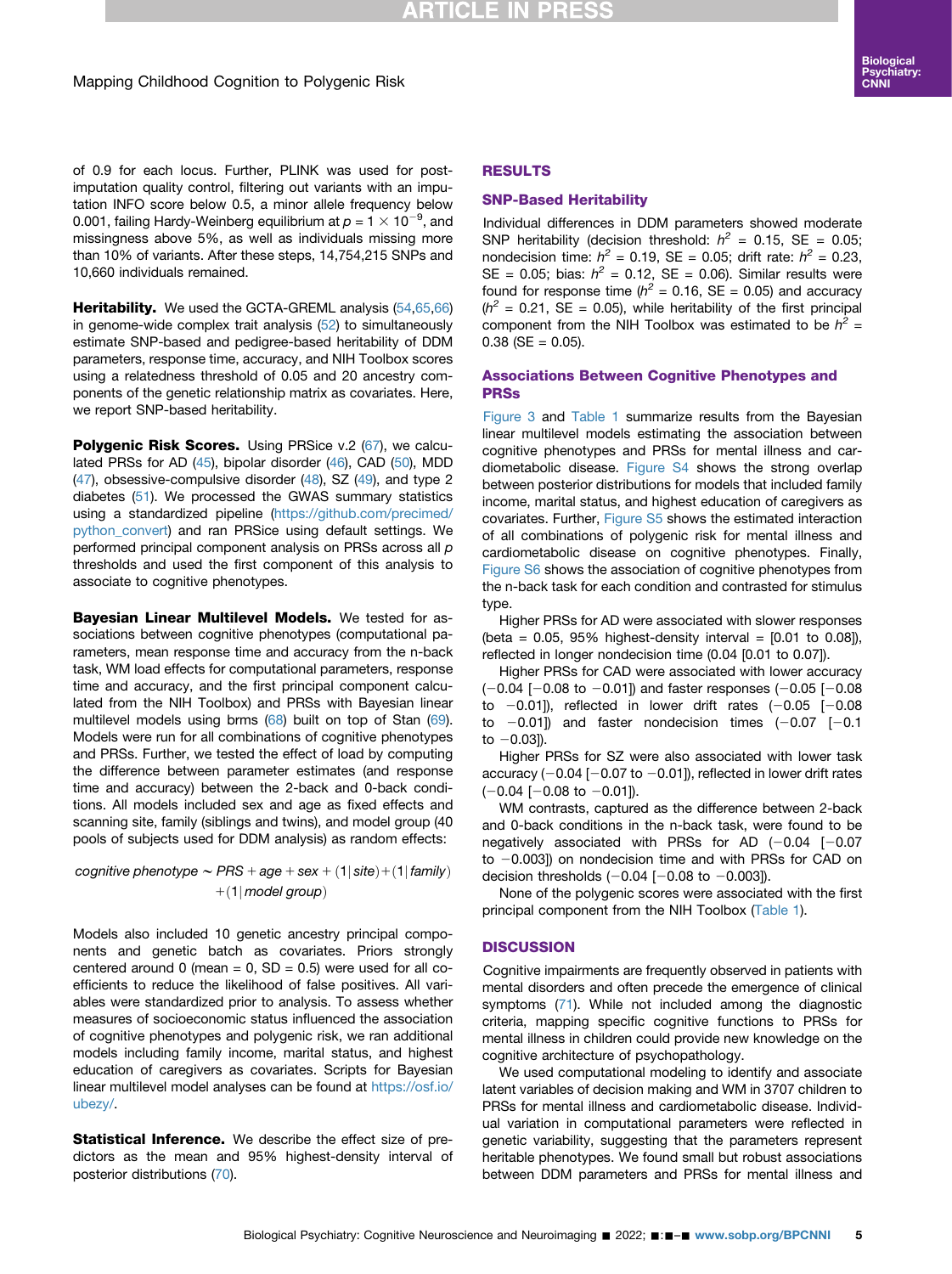#### Mapping Childhood Cognition to Polygenic Risk

<span id="page-5-0"></span>

Cognitive phenotypes ~ Polygenic risk scores

Figure 3. Posterior distributions for the association of polygenic scores on cognitive phenotypes. Error bars represent 95% highest-density interval. ad, Alzheimer's disease; bd, bipolar disorder; cad, coronary artery disease; DDM, drift diffusion model; mdd, major depressive disorder; NIH Toolbox, first principal component from the NIH cognitive test battery; ocd, obsessive-compulsive disorder; pca, principal component analysis; prs, polygenic risk score; sz, schizophrenia; t2d, type 2 diabetes; WM, working memory.

cardiometabolic disease. The cognitive measures associated with PRSs were related to task performance across load conditions, and to a lesser extent to effects of load, suggesting a link to decision making in general and not to aberrations in WM.

We did not find any associations of genetic liability to general cognitive function, as reflected in the first principal component of the neurocognitive battery. If this reflects a true null effect, it suggests that general cognitive dysfunction in, e.g., SZ is linked to nongenetic factors ([72](#page-9-28)), has a later onset than the specific processes captured by the n-back task, and/ or reflects that PRSs, as approximations of the underlying genetic variability associated with mental illness, do not capture these associations fully. Alternatively, the decomposition of general cognitive function may have favored some common or latent cognitive processes not associated with genetic liability of mental illness. Finally, it is possible that nonrandom study sampling processes influence the associations and subsequent interpretations. Previous findings from a similar U.S.-based youth sample have indicated a positive association between PRSs for SZ and IQ [\(18](#page-8-11)), which may arise if individuals with both high genetic risk and low function are not represented in the sample for various reasons. Future ABCD studies including information on familial risk and prevalence and later development of mental illness in the participants may be able to delineate some of these potential confounders.

Our analyses revealed several associations between DDM parameters and PRSs. We also identified comparable associations and heritability estimates of response time and accuracy. However, computational modeling is assumed to give insight into the latent computational processes that give rise to alterations in observed behavior and, as such, represent phenotypes potentially more closely related to brain function.

Higher PRSs for AD were associated with slower responses, which were captured by the DDM as longer nondecision time. Slowed reaction time has been suggested as an early sign of AD and has been identified as being partly driven by longer nondecision times, which encompass time spent on sensory encoding and motor output ([73](#page-9-29)). Premorbid cognitive dysfunction has been shown in preclinical AD and as a predictor of progression from mild cognitive impairment to AD in older adults [\(16,](#page-8-31)[74](#page-9-30)). Associations between PRSs for AD and nondeclarative memory, but not executive memory, in children ages 6 to 14 years has been reported ([22](#page-8-15)). Longitudinal studies could test whether these cognitive profiles are predictive of AD over and above PRSs.

Higher PRSs for SZ were associated with slower evidence accumulation and lower accuracy. These results are in line with case-control studies reporting impairment in SZ for decision making [\(12](#page-8-8),[13](#page-8-9)). Previous studies have reported negative  $(19,75)$  $(19,75)$  $(19,75)$ , positive  $(18)$ , and no associations  $(21,76,77)$  $(21,76,77)$  $(21,76,77)$  $(21,76,77)$  $(21,76,77)$  between PRSs for SZ and cognitive function across age spans in the general population. A longitudinal study showed that polygenic risk for SZ was not associated with childhood cognitive performance, but rather with the rate of cognitive decline from ages 11 to 70 years [\(78\)](#page-9-34). These results were based on general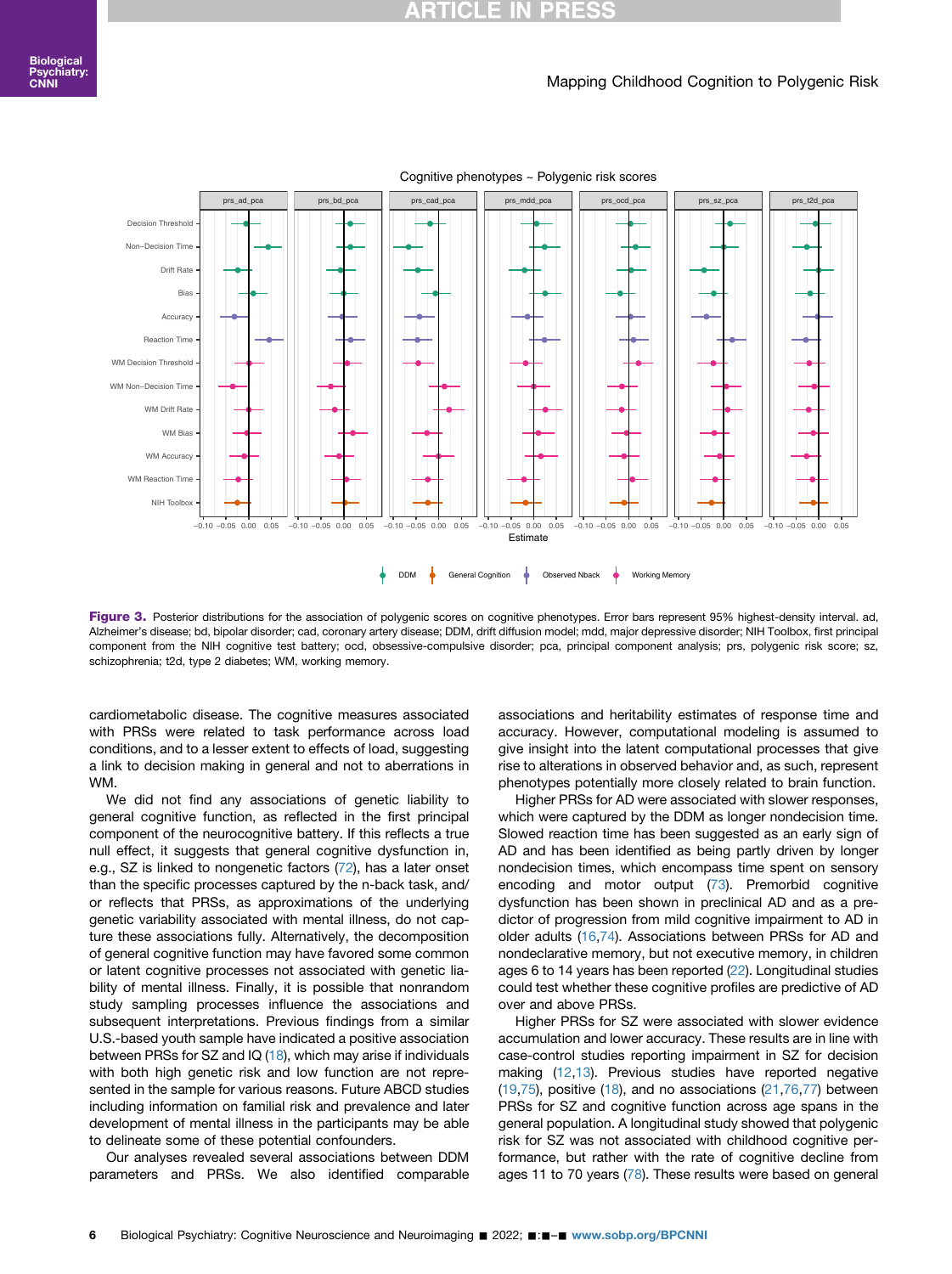| Cognitive Phenotype          | PRS AD                       | PRS BD                       | PRS CAD                       | PRS MDD                      | PRS OCD                      | PRS SZ                        | PRS T <sub>2</sub> D         |  |
|------------------------------|------------------------------|------------------------------|-------------------------------|------------------------------|------------------------------|-------------------------------|------------------------------|--|
| <b>Decision Threshold</b>    | $-0.006$                     | 0.014                        | $-0.019$                      | 0.006                        | 0.004                        | 0.014                         | $-0.07$                      |  |
|                              | $(-0.038$ to 0.027)          | $(-0.019)$ to 0.048)         | $(-0.053$ to 0.015)           | $(-0.029$ to 0.042)          | $(-0.029 \text{ to } 0.038)$ | $(-0.02 \text{ to } 0.047)$   | $(-0.041$ to 0.027)          |  |
| Drift Rate                   | $-0.024$                     | $-0.007$                     | $-0.046$                      | $-0.02$                      | 0.005                        | $-0.043$                      | $-0.001$                     |  |
|                              | $(-0.055$ to 0.008)          | $(-0.039$ to 0.026)          | $(-0.079 \text{ to } -0.012)$ | $(-0.055$ to 0.016)          | $(-0.027$ to 0.038)          | $(-0.076 \text{ to } -0.011)$ | $(-0.034$ to 0.033)          |  |
| Nondecision Time             | 0.042                        | 0.015                        | $-0.066$                      | 0.024                        | 0.015                        | $-0.00$                       | $-0.027$                     |  |
|                              | (0.011 to 0.074)             | $(-0.017)$ to 0.046)         | $(-0.1 \text{ to } -0.034)$   | $(-0.011$ to 0.058)          | $(-0.018 \text{ to } 0.047)$ | $(-0.031$ to 0.033)           | $(-0.058$ to 0.004)          |  |
| <b>Bias</b>                  | 0.01                         | 0.00                         | $-0.007$                      | 0.025                        | $-0.019$                     | $-0.022$                      | $-0.019$                     |  |
|                              | $(-0.022$ to 0.041)          | $(-0.031$ to 0.032)          | $(-0.04 \text{ to } 0.027)$   | $(-0.01)$ to 0.06)           | $(-0.051$ to 0.013)          | $(-0.055$ to 0.009)           | $(-0.052$ to 0.013)          |  |
| <b>WM Accuracy</b>           | $-0.01$                      | $-0.01$                      | $-0.00$                       | 0.011                        | $-0.01$                      | $-0.009$                      | $-0.027$                     |  |
|                              | $(-0.043$ to 0.023)          | $(-0.044 \text{ to } 0.022)$ | $(-0.035$ to 0.034)           | $(-0.026$ to 0.046)          | $(-0.043$ to 0.024)          | $(-0.043$ to 0.024)           | $(-0.062 \text{ to } 0.006)$ |  |
| <b>WM Reaction Time</b>      | $-0.023$                     | 0.006                        | $-0.024$                      | $-0.022$                     | 0.007                        | $-0.019$                      | $-0.014$                     |  |
|                              | $(-0.056 \text{ to } 0.01)$  | $(-0.028 \text{ to } 0.038)$ | $(-0.059)$ to 0.01)           | $(-0.059 \text{ to } 0.014)$ | $(-0.026 \text{ to } 0.041)$ | $(-0.052 \text{ to } 0.015)$  | $(-0.049$ to 0.02)           |  |
| <b>WM Drift Rate</b>         | $\Omega$                     | $-0.02$                      | 0.023                         | 0.026                        | $-0.016$                     | 0.009                         | $-0.021$                     |  |
|                              | $(-0.032$ to 0.033)          | $(-0.053$ to 0.013)          | $(-0.012 \text{ to } 0.057)$  | $(-0.011$ to 0.062)          | $(-0.5 \text{ to } 0.017)$   | $(-0.025 \text{ to } 0.041)$  | $(-0.056$ to 0.013)          |  |
| <b>WM Decision Threshold</b> | 0.002                        | 0.008                        | $-0.045$                      | $-0.018$                     | 0.021                        | $-0.023$                      | $-0.021$                     |  |
|                              | $(-0.033)$ to 0.033)         | $(-0.025 \text{ to } 0.041)$ | $(-0.079 \text{ to } -0.011)$ | $(-0.053$ to 0.019)          | $(-0.013 \text{ to } 0.054)$ | $(-0.058 \text{ to } 0.009)$  | $(-0.054 \text{ to } 0.014)$ |  |
| <b>WM Nondecision Time</b>   | $-0.035$                     | $-0.028$                     | 0.012                         | $-0.00$                      | $-0.015$                     | 0.006                         | $-0.01$                      |  |
|                              | $(-0.07 \text{ to } -0.003)$ | $(-0.06 \text{ to } 0.005)$  | $(-0.021$ to 0.047)           | $(-0.036$ to 0.037)          | $(-0.048 \text{ to } 0.019)$ | $(-0.028 \text{ to } 0.039)$  | $(-0.041$ to 0.023)          |  |
| <b>WM Bias</b>               | $-0.004$                     | 0.02                         | $-0.026$                      | 0.001                        | $-0.005$                     | $-0.021$                      | $-0.012$                     |  |
|                              | (-0.036 to 0.03)             | $(-0.012 \text{ to } 0.053)$ | $(-0.059$ to 0.008)           | (-0.025 to 0.046)            | (-0.038 to 0.028)            | $(-0.054$ to 0.012)           | $(-0.045$ to 0.023)          |  |
| Response Time                | 0.045                        | 0.015                        | $-0.047$                      | 0.022                        | 0.012                        | 0.018                         | $-0.028$                     |  |
|                              | (0.013 to 0.076)             | $(-0.017$ to 0.046)          | $(-0.081$ to $-0.014)$        | $(-0.013$ to 0.056)          | $(-0.02 \text{ to } 0.044)$  | $(0.015 \text{ to } 0.05)$    | $(-0.061$ to 0.005)          |  |
| Accuracy                     | $-0.032$                     | $-0.003$                     | $-0.042$                      | $-0.013$                     | 0.005                        | $-0.038$                      | $-0.003$                     |  |
|                              | $(-0.063 \text{ to } 0.001)$ | $(-0.035$ to 0.03)           | $(-0.076 \text{ to } -0.006)$ | $(-0.048 \text{ to } 0.023)$ | $(-0.029$ to 0.037)          | $(-0.071$ to $-0.005)$        | $(-0.036$ to 0.032)          |  |
| <b>NIH Toolbox</b>           | $-0.025$                     | 0.008                        | $-0.024$                      | $-0.018$                     | $-0.003$                     | $-0.027$                      | $-0.021$                     |  |
|                              | $(-0.055$ to 0.005)          | $(-0.028 \text{ to } 0.034)$ | $(-0.057)$ to 0.008)          | $(-0.052$ to 0.015)          | $(-0.034 \text{ to } 0.028)$ | $(-0.059)$ to 0.003)          | $(-0.044$ to 0.021)          |  |

<span id="page-6-0"></span>

|  | Table 1. Posterior Distributions of Associations Between Cognitive Phenotypes and Clinical and Polygenic Scores |  |  |  |  |
|--|-----------------------------------------------------------------------------------------------------------------|--|--|--|--|
|  |                                                                                                                 |  |  |  |  |

Values are given in mean (95% HDI).

AD, Alzheimer'<sup>s</sup> disease; BD, bipolar disorder; CAD, coronary artery disease; HDI, highest-density interval; MDD, major depressive disorder; NIH Toolbox, first principal component from the NIH cognitive test battery; OCD, obsessive-compulsive disorder; PRS, polygenic risk score; SZ, schizophrenia; T2D, type 2 diabetes; WM, working memory.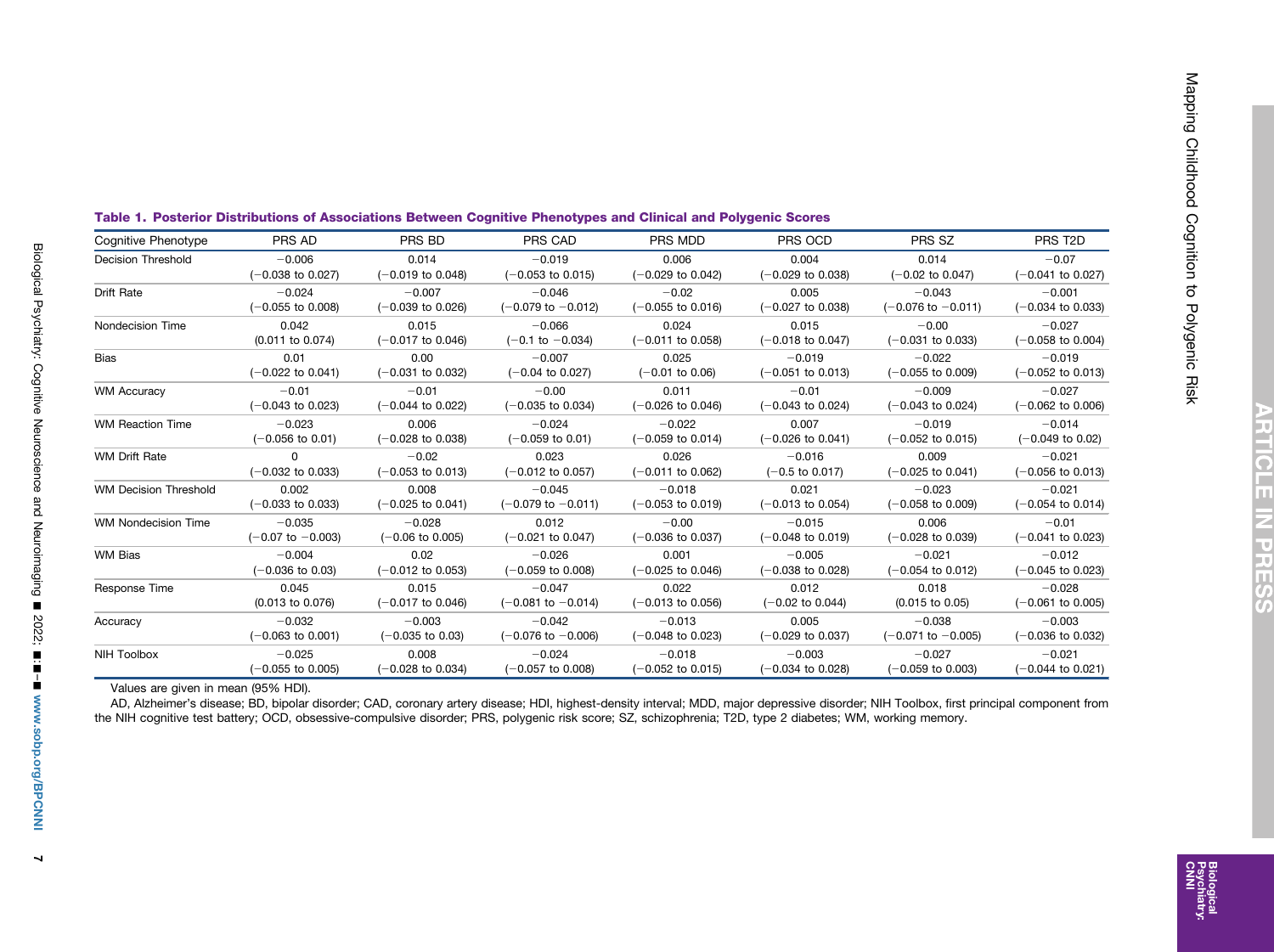# **RTICLE IN PRES**

#### Mapping Childhood Cognition to Polygenic Risk

cognitive function, for which we did not find an association. Instead, focusing on domain-specific cognitive functions and their computational processes could be more sensitive to underlying aberrations captured by genetic liability.

Given the strong association between mental illness and cardiometabolic disease, we also tested for interactions of all combinations of PRSs for psychiatric disorders and cardiometabolic health [\(Figure S5\)](#page-9-10). Despite revealing 5 weak associations, none of these were found to amplify main effects, i.e., they did not indicate that a high risk for both mental and cardiometabolic risk is even more strongly associated with cognition.

Although WM is strongly linked to mental disorder through case-control studies  $(7-9)$  $(7-9)$ , our analyses did not identify associations between reduced WM capacity (captured as reduced accuracy or drift rate) and heightened polygenic risks for the included mental and cardiometabolic disorders. The only polygenic associations to WM load were altered adjustment of speed-accuracy tradeoff for CAD and changes in nondecision time for AD, which was not reflected in task accuracy or response time.

Although the first principal component from the NIH Toolbox was estimated to be more than twice as heritable as phenotypes from the n-back task, we found no associations to PRSs. These results are in line with previous studies reporting no associations between polygenic risk for mental illness and general cognitive function ([21](#page-8-14)[,76,](#page-9-32)[77](#page-9-33)). Future investigations of follow-up data from the ABCD Study can indicate whether speeded decision making and not WM capacity or general cognitive ability are predictive of mental illness in adolescence.

The work described here is not without limitations. First, the computational parameters from the DDM cannot identify the separate contributions of WM components, including active maintenance and updating of target stimuli and inhibition of non-N stimuli. Although biophysical models of these processes exist ([79](#page-9-35)), to our knowledge, they cannot be used for model fitting on a subject level [see ([80](#page-9-36)) for computational modeling of an alternative WM task]. Second, because of the block design used for functional magnetic resonance imaging scans, which does not allow insight into trial-by-trial brain activity, we did not analyze the accompanying functional magnetic resonance imaging data and therefore cannot describe the association between computational parameters and their neural underpinnings. Third, because the GWAS summary statistics used to compute PRSs were based on individuals of European ancestry, we chose to limit our multilevel models with PRSs to participants of European descent. This limits the generalizability of our findings. Future GWASs should include a broader spectrum of populations in their sample.

In conclusion, we identified associations between computational cognitive processes and PRSs for mental illness and cardiometabolic disease in children ages 9 to 10 years. Recent studies have shown that the associations between psychological variables and mental disorders in large datasets typically are small ([81\)](#page-9-37), likely reflecting the decreased likelihood of false positives (and false negatives) ([82](#page-9-38)). The results reported here are no different, suggesting that cognition generally, and decision making and WM specifically, is only one of many factors associated with the development of severe mental

illness. However, mapping the associations between computational cognitive processes and genetic load for mental disorders can improve our understanding of the small but robust effects that do exist and assist in parsing the massive heterogeneity of mental disorders ([83](#page-9-39),[84\)](#page-9-40). Future studies could use follow-up data from the ABCD Study to identify how WM and decision-making capacity predict problem behavior, mental disorders, and cardiometabolic health later in adolescence.

#### ACKNOWLEDGMENTS AND DISCLOSURES

The study is supported by the German Federal Ministry of Education and Research (Grant No. 01ZX1904A) and the Research Council of Norway (Grant No. 27608). This work was performed on the TSD facilities, owned by the University of Oslo. Data used in the preparation of this article were obtained from the Adolescent Brain Cognitive Development (ABCD) Study [\(https://abcdstudy.org](https://abcdstudy.org)), held in the National Institute of Mental Health Data Archive (NDA). This is a multisite, longitudinal study designed to recruit more than 10,000 children age 9 to 10 and follow them over 10 years into early adulthood. The ABCD Study is supported by the National Institutes of Health (NIH) and additional federal partners (Grant Nos. U01DA041048, U01DA050989, U01DA051016, U01DA041022, U01DA051018, U01DA051037, U01DA050987, U01DA041174, U01DA041117, U01DA041028, U01DA041134, U01DA050988, U01DA051039, U01DA041156, U01DA041025, U01DA041120,

U01DA051038, U01DA041148, U01DA041093, U01DA041089, U24DA041123, and U24DA041147) A full list of supporters is available at <https://abcdstudy.org/federal-partners.html>. A listing of participating sites and a complete listing of the study investigators can be found at [https://](https://abcdstudy.org/consortium_members/) [abcdstudy.org/consortium\\_members/.](https://abcdstudy.org/consortium_members/) ABCD consortium investigators designed and implemented the study and/or provided data but did not necessarily participate in the analysis or writing of this report.

This article reflects the views of the authors and may not reflect the opinions or views of the NIH or ABCD consortium investigators.

The NDA study ID for this study is DOI: [10.15154/1524679.](https://doi.org/10.15154/1524679)

A previous version of this article was published as a preprint on PsyArXiv: <https://psyarxiv.com/jxfqd/>.

OAA is a consultant for HealthLytix and has received speaker's honoraria from Lundbeck and Sunovion. All other authors report no biomedical financial interests or potential conflicts of interest.

#### ARTICLE INFORMATION

From the Department of Psychology (MLP, PB, AD, RK, LTW); KG Jebsen Centre for Neurodevelopmental Disorders (OAA, LTW), University of Oslo; NORMENT (MLP, DA, DvdM, SF-C, PB, AD, RK, OAA, LTW), Division of Mental Health and Addiction, Oslo University Hospital and Institute of Clinical Medicine, University of Oslo; Bjørknes College (DA), Institute of Psychology, Oslo, Norway; School of Mental Health and Neuroscience (DvdM), Faculty of Health, Medicine and Life Sciences, Maastricht University, Maastricht, The Netherlands; Department of Psychiatry and Psychotherapy (ES), Central Institute of Mental Health, Medical Faculty Mannheim, Heidelberg University, Mannheim, Germany; Division of Biostatistics and Department of Radiology (WKT), Population Neuroscience and Genetics Laboratory, University of California San Diego, La Jolla, California; and the Departments of Psychological & Brain Sciences, Psychiatry, and Radiology (DMB), Washington University, St. Louis, Missouri.

Address correspondence to Mads L. Pedersen, Ph.D., at [m.l.pedersen@](mailto:m.l.pedersen@psykologi.uio.no) [psykologi.uio.no](mailto:m.l.pedersen@psykologi.uio.no).

Received Jan 14, 2022; revised Mar 4, 2022; accepted Mar 31, 2022. Supplementary material cited in this article is available online at [https://](https://doi.org/10.1016/j.bpsc.2022.03.012) [doi.org/10.1016/j.bpsc.2022.03.012.](https://doi.org/10.1016/j.bpsc.2022.03.012)

#### <span id="page-7-0"></span>REFERENCES

1. [Kendler KS, Zachar P, Craver C \(2011\): What kinds of things are](http://refhub.elsevier.com/S2451-9022(22)00078-7/sref1) [psychiatric disorders? Psychol Med 41:1143](http://refhub.elsevier.com/S2451-9022(22)00078-7/sref1)–1150.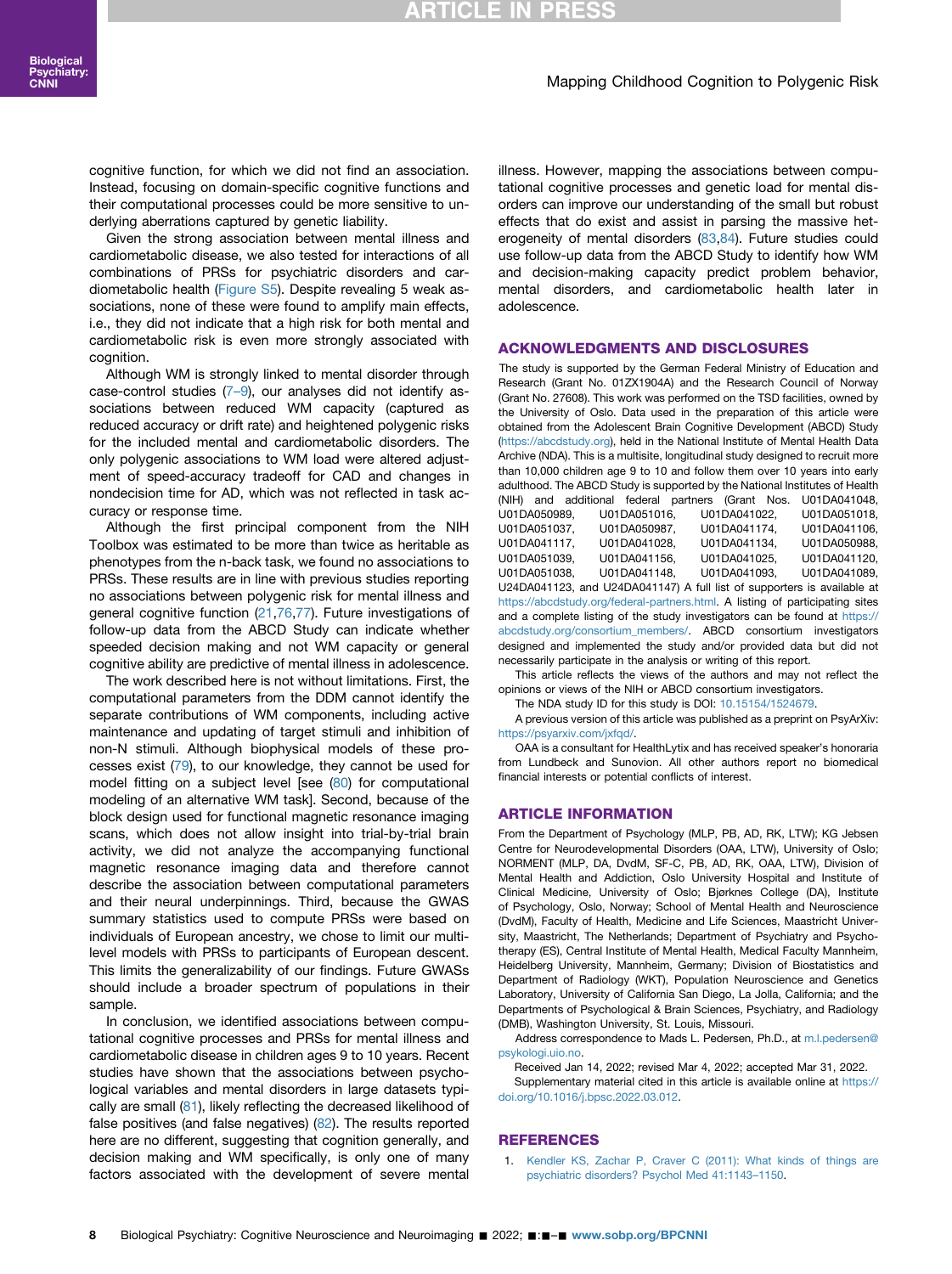# **RTICLE IN PRESS**

## Mapping Childhood Cognition to Polygenic Risk

- <span id="page-8-0"></span>2. [Trzaskowski M, Yang J, Visscher PM, Plomin R \(2014\): DNA evidence](http://refhub.elsevier.com/S2451-9022(22)00078-7/sref2) [for strong genetic stability and increasing heritability of intelligence](http://refhub.elsevier.com/S2451-9022(22)00078-7/sref2) [from age 7 to 12. Mol Psychiatry 19:380](http://refhub.elsevier.com/S2451-9022(22)00078-7/sref2)–384.
- 3. [Haworth CMA, Wright MJ, Luciano M, Martin NG, de Geus EJC, van](http://refhub.elsevier.com/S2451-9022(22)00078-7/sref3) Beijsterveldt CEM, et al. [\(2010\): The heritability of general cognitive](http://refhub.elsevier.com/S2451-9022(22)00078-7/sref3) [ability increases linearly from childhood to young adulthood. Mol](http://refhub.elsevier.com/S2451-9022(22)00078-7/sref3) [Psychiatry 15:1112](http://refhub.elsevier.com/S2451-9022(22)00078-7/sref3)–1120.
- 4. [Polderman TJC, Benyamin B, de Leeuw CA, Sullivan PF, van](http://refhub.elsevier.com/S2451-9022(22)00078-7/sref4) [Bochoven A, Visscher PM, Posthuma D \(2015\): Meta-analysis of the](http://refhub.elsevier.com/S2451-9022(22)00078-7/sref4) [heritability of human traits based on](http://refhub.elsevier.com/S2451-9022(22)00078-7/sref4) fifty years of twin studies. Nat [Genet 47:702](http://refhub.elsevier.com/S2451-9022(22)00078-7/sref4)–709.
- <span id="page-8-1"></span>5. [Simonsen C, Sundet K, Vaskinn A, Birkenaes AB, Engh JA, Faerden A,](http://refhub.elsevier.com/S2451-9022(22)00078-7/sref5) et al. [\(2011\): Neurocognitive dysfunction in bipolar and schizophrenia](http://refhub.elsevier.com/S2451-9022(22)00078-7/sref5) [spectrum disorders depends on history of psychosis rather than](http://refhub.elsevier.com/S2451-9022(22)00078-7/sref5) [diagnostic group. Schizophr Bull 37:73](http://refhub.elsevier.com/S2451-9022(22)00078-7/sref5)–83.
- <span id="page-8-2"></span>6. [Kuperberg G, Heckers S \(2000\): Schizophrenia and cognitive function.](http://refhub.elsevier.com/S2451-9022(22)00078-7/sref6) [Curr Opin Neurobiol 10:205](http://refhub.elsevier.com/S2451-9022(22)00078-7/sref6)–210.
- <span id="page-8-3"></span>7. [Forbes NF, Carrick LA, McIntosh AM, Lawrie SM \(2009\): Working](http://refhub.elsevier.com/S2451-9022(22)00078-7/sref7) [memory in schizophrenia: A meta-analysis. Psychol Med 39:889](http://refhub.elsevier.com/S2451-9022(22)00078-7/sref7)–905.
- <span id="page-8-4"></span>8. [Arts B, Jabben N, Krabbendam L, van Os J \(2008\): Meta-analyses of](http://refhub.elsevier.com/S2451-9022(22)00078-7/sref8) [cognitive functioning in euthymic bipolar patients and their](http://refhub.elsevier.com/S2451-9022(22)00078-7/sref8) first-degree [relatives \[published correction appears in Psychol Med 2009; 39:525\].](http://refhub.elsevier.com/S2451-9022(22)00078-7/sref8) [Psychol Med 38:771](http://refhub.elsevier.com/S2451-9022(22)00078-7/sref8)–785.
- <span id="page-8-5"></span>9. [Matsuo K, Glahn DC, Peluso MAM, Hatch JP, Monkul ES, Najt P,](http://refhub.elsevier.com/S2451-9022(22)00078-7/sref9) et al. [\(2007\): Prefrontal hyperactivation during working memory task in untreated](http://refhub.elsevier.com/S2451-9022(22)00078-7/sref9) [individuals with major depressive disorder. Mol Psychiatry 12:158](http://refhub.elsevier.com/S2451-9022(22)00078-7/sref9)–166.
- <span id="page-8-6"></span>10. [Sachdev PS, Malhi GS \(2005\): Obsessive-compulsive behaviour: A](http://refhub.elsevier.com/S2451-9022(22)00078-7/sref10) [disorder of decision-making. Aust N Z J Psychiatry 39:757](http://refhub.elsevier.com/S2451-9022(22)00078-7/sref10)–763.
- <span id="page-8-7"></span>11. [Lawlor VM, Webb CA, Wiecki TV, Frank MJ, Trivedi M, Pizzagalli DA,](http://refhub.elsevier.com/S2451-9022(22)00078-7/sref11) [Dillon DG \(2020\): Dissecting the impact of depression on decision](http://refhub.elsevier.com/S2451-9022(22)00078-7/sref11)[making. Psychol Med 50:1613](http://refhub.elsevier.com/S2451-9022(22)00078-7/sref11)–1622.
- <span id="page-8-8"></span>12. [Heerey EA, Bell-Warren KR, Gold JM \(2008\): Decision-making im](http://refhub.elsevier.com/S2451-9022(22)00078-7/sref12)[pairments in the context of intact reward sensitivity in schizophrenia.](http://refhub.elsevier.com/S2451-9022(22)00078-7/sref12) [Biol Psychiatry 64:62](http://refhub.elsevier.com/S2451-9022(22)00078-7/sref12)–69.
- <span id="page-8-9"></span>13. [Shurman B, Horan WP, Nuechterlein KH \(2005\): Schizophrenia pa](http://refhub.elsevier.com/S2451-9022(22)00078-7/sref13)[tients demonstrate a distinctive pattern of decision-making impairment](http://refhub.elsevier.com/S2451-9022(22)00078-7/sref13) [on the Iowa Gambling Task. Schizophr Res 72:215](http://refhub.elsevier.com/S2451-9022(22)00078-7/sref13)–224.
- <span id="page-8-10"></span>14. [Reichenberg A, Caspi A, Harrington H, Houts R, Keefe RSE,](http://refhub.elsevier.com/S2451-9022(22)00078-7/sref14) Murray RM, et al. [\(2010\): Static and dynamic cognitive de](http://refhub.elsevier.com/S2451-9022(22)00078-7/sref14)ficits in [childhood preceding adult schizophrenia: A 30-year study. Am J](http://refhub.elsevier.com/S2451-9022(22)00078-7/sref14) [Psychiatry 167:160](http://refhub.elsevier.com/S2451-9022(22)00078-7/sref14)–169.
- 15. [Cannon TD, Bearden CE, Hollister JM, Rosso IM, Sanchez LE,](http://refhub.elsevier.com/S2451-9022(22)00078-7/sref15) [Hadley T \(2000\): Childhood cognitive functioning in schizophrenia](http://refhub.elsevier.com/S2451-9022(22)00078-7/sref15) [patients and their unaffected siblings: A prospective cohort study.](http://refhub.elsevier.com/S2451-9022(22)00078-7/sref15) [Schizophr Bull 26:379](http://refhub.elsevier.com/S2451-9022(22)00078-7/sref15)–393.
- <span id="page-8-31"></span>16. [Bäckman L, Jones S, Berger AK, Laukka EJ, Small BJ \(2005\):](http://refhub.elsevier.com/S2451-9022(22)00078-7/sref16) [Cognitive impairment in preclinical Alzheimer](http://refhub.elsevier.com/S2451-9022(22)00078-7/sref16)'s disease: A meta[analysis. Neuropsychology 19:520](http://refhub.elsevier.com/S2451-9022(22)00078-7/sref16)–531.
- 17. [Gale CR, Batty GD, Tynelius P, Deary IJ, Rasmussen F \(2010\): Intel](http://refhub.elsevier.com/S2451-9022(22)00078-7/sref17)[ligence in early adulthood and subsequent hospitalization for mental](http://refhub.elsevier.com/S2451-9022(22)00078-7/sref17) [disorders. Epidemiology 21:70](http://refhub.elsevier.com/S2451-9022(22)00078-7/sref17)–77.
- <span id="page-8-11"></span>18. [Córdova-Palomera A, Kaufmann T, Bettella F, Wang Y, Doan NT, van](http://refhub.elsevier.com/S2451-9022(22)00078-7/sref18) der Meer D, et al. [\(2018\): Effects of autozygosity and schizophrenia](http://refhub.elsevier.com/S2451-9022(22)00078-7/sref18) [polygenic risk on cognitive and brain developmental trajectories. Eur J](http://refhub.elsevier.com/S2451-9022(22)00078-7/sref18) [Hum Genet 26:1049](http://refhub.elsevier.com/S2451-9022(22)00078-7/sref18)–1059.
- <span id="page-8-12"></span>19. [Hubbard L, Tansey KE, Rai D, Jones P, Ripke S, Chambert KD,](http://refhub.elsevier.com/S2451-9022(22)00078-7/sref19) et al. [\(2016\): Evidence of common genetic overlap between schizophrenia](http://refhub.elsevier.com/S2451-9022(22)00078-7/sref19) [and cognition. Schizophr Bull 42:832](http://refhub.elsevier.com/S2451-9022(22)00078-7/sref19)–842.
- <span id="page-8-13"></span>20. [McIntosh AM, Gow A, Luciano M, Davies G, Liewald DC, Harris SE,](http://refhub.elsevier.com/S2451-9022(22)00078-7/sref20) et al. [\(2013\): Polygenic risk for schizophrenia is associated with cognitive](http://refhub.elsevier.com/S2451-9022(22)00078-7/sref20) [change between childhood and old age. Biol Psychiatry 73:938](http://refhub.elsevier.com/S2451-9022(22)00078-7/sref20)–943.
- <span id="page-8-14"></span>21. [Kjelkenes R, Wolfers T, Alnæs D, van der Meer D, Pedersen ML, Dahl A,](http://refhub.elsevier.com/S2451-9022(22)00078-7/sref21) et al. [\(2022\): Mapping normative trajectories of cognitive function and its](http://refhub.elsevier.com/S2451-9022(22)00078-7/sref21) [relation to psychopathology symptoms and genetic risk in youth \[pub](http://refhub.elsevier.com/S2451-9022(22)00078-7/sref21)[lished online ahead of print Feb 1\]. Biol Psychiatry Glob Open Sci](http://refhub.elsevier.com/S2451-9022(22)00078-7/sref21).
- <span id="page-8-15"></span>22. [Axelrud LK, Santoro ML, Pine DS, Talarico F, Gadelha A, Manfro GG,](http://refhub.elsevier.com/S2451-9022(22)00078-7/sref22) et al. [\(2018\): Polygenic risk score for Alzheimer](http://refhub.elsevier.com/S2451-9022(22)00078-7/sref22)'s disease: Implications [for memory performance and hippocampal volumes in early life. Am J](http://refhub.elsevier.com/S2451-9022(22)00078-7/sref22) [Psychiatry 175:555](http://refhub.elsevier.com/S2451-9022(22)00078-7/sref22)–563.
- <span id="page-8-16"></span>23. [Germine L, Robinson EB, Smoller JW, Calkins ME, Moore TM,](http://refhub.elsevier.com/S2451-9022(22)00078-7/sref23) Hakonarson H, et al. [\(2016\): Association between polygenic risk for](http://refhub.elsevier.com/S2451-9022(22)00078-7/sref23) [schizophrenia, neurocognition and social cognition across develop](http://refhub.elsevier.com/S2451-9022(22)00078-7/sref23)[ment. Transl Psychiatry 6:e924.](http://refhub.elsevier.com/S2451-9022(22)00078-7/sref23)
- <span id="page-8-17"></span>24. [Andreassen OA, Djurovic S, Thompson WK, Schork AJ, Kendler KS,](http://refhub.elsevier.com/S2451-9022(22)00078-7/sref24) O'Donovan MC, et al. [\(2013\): Improved detection of common variants](http://refhub.elsevier.com/S2451-9022(22)00078-7/sref24) [associated with schizophrenia by leveraging pleiotropy with](http://refhub.elsevier.com/S2451-9022(22)00078-7/sref24) [cardiovascular-disease risk factors. Am J Hum Genet 92:197](http://refhub.elsevier.com/S2451-9022(22)00078-7/sref24)–209.
- <span id="page-8-18"></span>25. [Momen NC, Plana-Ripoll O, Agerbo E, Benros ME, Børglum AD,](http://refhub.elsevier.com/S2451-9022(22)00078-7/sref25) Christensen MK, et al. [\(2020\): Association between mental disorders](http://refhub.elsevier.com/S2451-9022(22)00078-7/sref25) [and subsequent medical conditions. N Engl J Med 382:1721](http://refhub.elsevier.com/S2451-9022(22)00078-7/sref25)–1731.
- <span id="page-8-19"></span>26. [Schwarz E, Alnæs D, Andreassen OA, Cao H, Chen J, Degenhardt F,](http://refhub.elsevier.com/S2451-9022(22)00078-7/sref26) et al. [\(2021\): Identifying multimodal signatures underlying the somatic](http://refhub.elsevier.com/S2451-9022(22)00078-7/sref26) [comorbidity of psychosis: The COMMITMENT roadmap. Mol Psychi](http://refhub.elsevier.com/S2451-9022(22)00078-7/sref26)[atry 26:722](http://refhub.elsevier.com/S2451-9022(22)00078-7/sref26)–724.
- <span id="page-8-20"></span>27. [Whiteford HA, Degenhardt L, Rehm J, Baxter AJ, Ferrari AJ,](http://refhub.elsevier.com/S2451-9022(22)00078-7/sref27) Erskine HE, et al. [\(2013\): Global burden of disease attributable to](http://refhub.elsevier.com/S2451-9022(22)00078-7/sref27) [mental and substance use disorders: Findings from the Global Burden](http://refhub.elsevier.com/S2451-9022(22)00078-7/sref27) [of Disease Study 2010. Lancet 382:1575](http://refhub.elsevier.com/S2451-9022(22)00078-7/sref27)–1586.
- <span id="page-8-21"></span>28. [GBD 2013 DALYs and HALE Collaborators, Murray CJL, Barber RM,](http://refhub.elsevier.com/S2451-9022(22)00078-7/sref28) [Foreman KJ, Abbasoglu Ozgoren A, Abd-Allah F,](http://refhub.elsevier.com/S2451-9022(22)00078-7/sref28) et al. (2015): Global, [regional, and national disability-adjusted life years \(DALYs\) for 306](http://refhub.elsevier.com/S2451-9022(22)00078-7/sref28) [diseases and injuries and healthy life expectancy \(HALE\) for 188](http://refhub.elsevier.com/S2451-9022(22)00078-7/sref28) countries, 1990–[2013: Quantifying the epidemiological transition.](http://refhub.elsevier.com/S2451-9022(22)00078-7/sref28) [Lancet 386:2145](http://refhub.elsevier.com/S2451-9022(22)00078-7/sref28)–2191.
- <span id="page-8-22"></span>29. [Moheet A, Mangia S, Seaquist ER \(2015\): Impact of diabetes on](http://refhub.elsevier.com/S2451-9022(22)00078-7/sref29) [cognitive function and brain structure. Ann N Y Acad Sci 1353:60](http://refhub.elsevier.com/S2451-9022(22)00078-7/sref29)–71.
- 30. [Abete P, Della-Morte D, Gargiulo G, Basile C, Langellotto A,](http://refhub.elsevier.com/S2451-9022(22)00078-7/sref30) Galizia G, et al. [\(2014\): Cognitive impairment and cardiovascular](http://refhub.elsevier.com/S2451-9022(22)00078-7/sref30) diseases in the elderly. A heart–[brain continuum hypothesis. Ageing](http://refhub.elsevier.com/S2451-9022(22)00078-7/sref30) [Res Rev 18:41](http://refhub.elsevier.com/S2451-9022(22)00078-7/sref30)–52.
- 31. [McCrimmon RJ, Ryan CM, Frier BM \(2012\): Diabetes and cognitive](http://refhub.elsevier.com/S2451-9022(22)00078-7/sref31) [dysfunction. Lancet 379:2291](http://refhub.elsevier.com/S2451-9022(22)00078-7/sref31)–2299.
- <span id="page-8-23"></span>[Kriegeskorte N, Douglas PK \(2018\): Cognitive computational neuro](http://refhub.elsevier.com/S2451-9022(22)00078-7/sref32)[science. Nat Neurosci 21:1148](http://refhub.elsevier.com/S2451-9022(22)00078-7/sref32)–1160.
- <span id="page-8-24"></span>33. [Pedersen ML, Frank MJ, Biele G \(2017\): The drift diffusion model as](http://refhub.elsevier.com/S2451-9022(22)00078-7/sref33) [the choice rule in reinforcement learning. Psychon Bull Rev 24:1234](http://refhub.elsevier.com/S2451-9022(22)00078-7/sref33)– [1251](http://refhub.elsevier.com/S2451-9022(22)00078-7/sref33).
- 34. [Ulrichsen KM, Alnaes D, Kolskår KK, Richard G, Sanders AM,](http://refhub.elsevier.com/S2451-9022(22)00078-7/sref34) Dørum ES, et al. [\(2020\): Dissecting the cognitive phenotype of post](http://refhub.elsevier.com/S2451-9022(22)00078-7/sref34)[stroke fatigue using computerized assessment and computational](http://refhub.elsevier.com/S2451-9022(22)00078-7/sref34) [modeling of sustained attention. Eur J Neurosci 52:3828](http://refhub.elsevier.com/S2451-9022(22)00078-7/sref34)–3845.
- 35. [Dillon DG, Wiecki T, Pechtel P, Webb C, Goer F, Murray L,](http://refhub.elsevier.com/S2451-9022(22)00078-7/sref35) et al. (2015): A computational analysis of fl[anker interference in depression. Psychol](http://refhub.elsevier.com/S2451-9022(22)00078-7/sref35) [Med 45:2333](http://refhub.elsevier.com/S2451-9022(22)00078-7/sref35)–2344.
- 36. [Hauser TU, Fiore VG, Moutoussis M, Dolan RJ \(2016\): Computational](http://refhub.elsevier.com/S2451-9022(22)00078-7/sref36) [psychiatry of ADHD: Neural gain impairments across Marrian Levels of](http://refhub.elsevier.com/S2451-9022(22)00078-7/sref36) [analysis. Trends Neurosci 39:63](http://refhub.elsevier.com/S2451-9022(22)00078-7/sref36)–73.
- <span id="page-8-25"></span>37. [Pedersen ML, Ironside M, Amemori KI, McGrath CL, Kang MS,](http://refhub.elsevier.com/S2451-9022(22)00078-7/sref37) Graybiel AM, et al. [\(2021\): Computational phenotyping of brain](http://refhub.elsevier.com/S2451-9022(22)00078-7/sref37)[behavior dynamics underlying approach-avoidance con](http://refhub.elsevier.com/S2451-9022(22)00078-7/sref37)flict in major [depressive disorder. PLoS Comput Biol 17:e1008955](http://refhub.elsevier.com/S2451-9022(22)00078-7/sref37).
- <span id="page-8-26"></span>38. [Berwian IM, Wenzel JG, Collins AGE, Seifritz E, Stephan KE, Walter H,](http://refhub.elsevier.com/S2451-9022(22)00078-7/sref38) [Huys QJM \(2020\): Computational mechanisms of effort and reward](http://refhub.elsevier.com/S2451-9022(22)00078-7/sref38) [decisions in patients with depression and their association with relapse](http://refhub.elsevier.com/S2451-9022(22)00078-7/sref38) [after antidepressant discontinuation. JAMA Psychiatr 77:513](http://refhub.elsevier.com/S2451-9022(22)00078-7/sref38)–522.
- <span id="page-8-27"></span>39. [Huys QJM, Maia TV, Frank MJ \(2016\): Computational psychiatry as a](http://refhub.elsevier.com/S2451-9022(22)00078-7/sref39) [bridge from neuroscience to clinical applications. Nat Neurosci](http://refhub.elsevier.com/S2451-9022(22)00078-7/sref39) [19:404](http://refhub.elsevier.com/S2451-9022(22)00078-7/sref39)–413.
- <span id="page-8-28"></span>40. [Ratcliff R \(1978\): A theory of memory retrieval. Psychol Rev 85:59](http://refhub.elsevier.com/S2451-9022(22)00078-7/sref40)–108.
- <span id="page-8-29"></span>41. [Cohen AO, Breiner K, Steinberg L, Bonnie RJ, Scott ES, Taylor-](http://refhub.elsevier.com/S2451-9022(22)00078-7/sref41)Thompson KA, et al. [\(2016\): When is an adolescent an adult?](http://refhub.elsevier.com/S2451-9022(22)00078-7/sref41) [Assessing cognitive control in emotional and nonemotional contexts](http://refhub.elsevier.com/S2451-9022(22)00078-7/sref41) [\[published correction appears in Psychol Sci 2017; 28:399](http://refhub.elsevier.com/S2451-9022(22)00078-7/sref41)–402]. [Psychol Sci 27:549](http://refhub.elsevier.com/S2451-9022(22)00078-7/sref41)–562.
- <span id="page-8-30"></span>42. [Casey BJ, Cannonier T, Conley MI, Cohen AO, Barch DM,](http://refhub.elsevier.com/S2451-9022(22)00078-7/sref42) Heitzeg MM, et al. [\(2018\): The Adolescent Brain Cognitive Develop](http://refhub.elsevier.com/S2451-9022(22)00078-7/sref42)[ment \(ABCD\) study: Imaging acquisition across 21 sites. Dev Cogn](http://refhub.elsevier.com/S2451-9022(22)00078-7/sref42) [Neurosci 32:43](http://refhub.elsevier.com/S2451-9022(22)00078-7/sref42)–54.